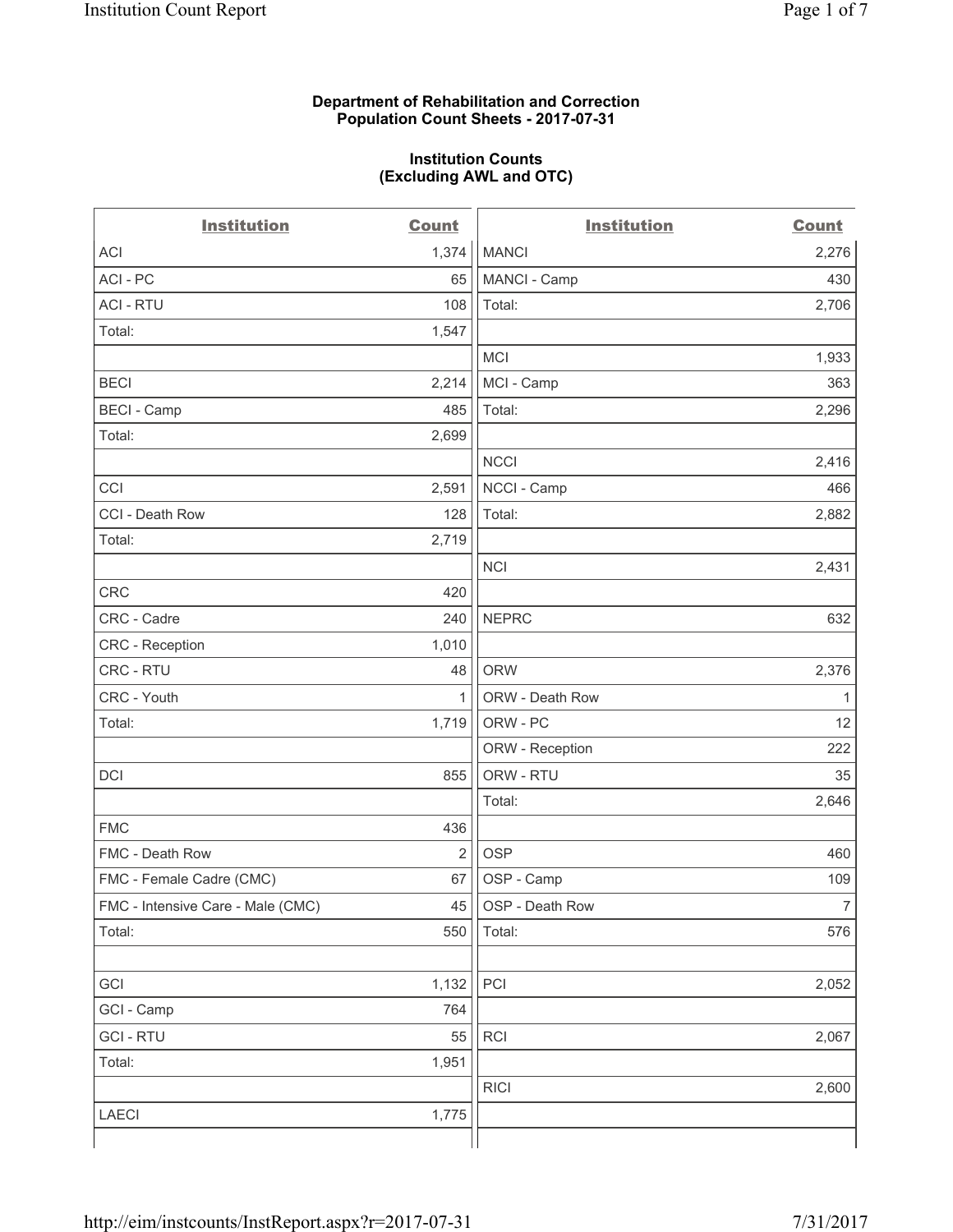|                          |       | SCI            | 2,029                              |
|--------------------------|-------|----------------|------------------------------------|
| LECI                     | 2,180 |                |                                    |
| LECI - Camp              | 191   | SOCF           | 1,285                              |
| Total:                   | 2,371 | SOCF - RTU     | 61                                 |
|                          |       | Total:         | 1,346                              |
| LOCI                     | 2,281 |                |                                    |
|                          |       | <b>TCI</b>     | 1,089                              |
| LORCI                    | 209   | TCI - Camp     | 438                                |
| LORCI - Cadre            | 145   | Total:         | 1,527                              |
| <b>LORCI - Reception</b> | 1,032 |                |                                    |
| Total:                   | 1,386 | <b>TOCI</b>    | 872                                |
|                          |       | TOCI - PC      | 100                                |
| <b>MACI</b>              | 1,087 | Total:         | 972                                |
| MACI - Minimum           | 1,263 |                |                                    |
| Total:                   | 2,350 | <b>WCI</b>     | 1,208                              |
|                          |       | <b>WCI-RTU</b> | 31                                 |
|                          |       | Total:         | 1,239                              |
|                          |       |                | 50,204<br><b>Total Population:</b> |

\* The Total Population includes 30 Offenders with Reason Codes 30 & 31. \*\* The Total Population includes 41 Offenders with Reason Code 0A.

# **Male Population by Security Level (Include AWL and Exclude OTC)**

| $\mathbf{v}$<br><b>Security Level</b> | <b>Body</b> | <b>AWL</b> | $\mathbf{r}$<br>$(-OTC)$ | <b>Total</b> |
|---------------------------------------|-------------|------------|--------------------------|--------------|
| Total Level 5                         | 76          | 0          | 0                        | 76           |
| Total Level 4                         | 2,116       | 26         | 26                       | 2,116        |
| Total Level 3                         | 11,620      | 141        | 109                      | 11,652       |
| Total Level 2                         | 16,002      | 267        | 197                      | 16,072       |
| <b>Total Level 1</b>                  | 15,959      | 171        | 96                       | 16,034       |
| <b>Total Death Row</b>                | 138         | $\Omega$   | <sup>0</sup>             | 138          |
| <b>Total Male</b>                     | 45,911      | 605        | 428                      | 46,088       |

# **Female Population by Institution (Include AWL and Exclude OTC)**

| <b>Institution</b>       | <b>Body</b> | <b>AWL</b> | <u>(-OTC)</u> | <b>Total</b> |
|--------------------------|-------------|------------|---------------|--------------|
| <b>DCI</b>               | 855         | 13         | 10            | 858          |
| <b>FMC</b>               | 17          | 3          |               | 18           |
| FMC - Female Cadre (CMC) | 67          | 2          |               | 70           |
| <b>NEPRC</b>             | 631         |            | 10            | 638          |
| <b>ORW</b>               | 2,375       | 57         | 33            | 2,399        |
|                          |             |            |               |              |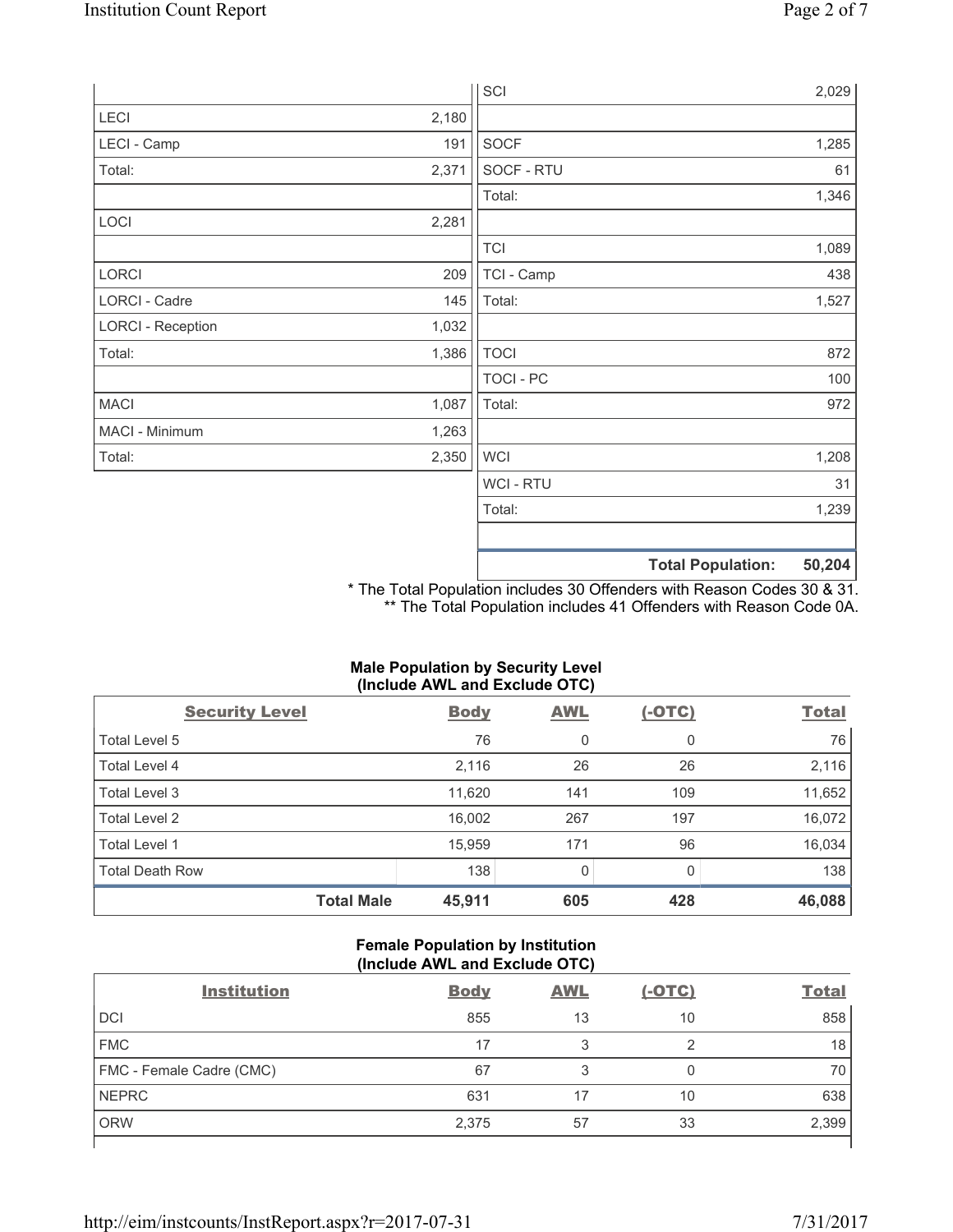| <b>ORW</b> - Death Row |                          |        | 0   |     |        |
|------------------------|--------------------------|--------|-----|-----|--------|
| ORW - PC               |                          | 12     | 0   |     | 12     |
| <b>ORW</b> - Reception |                          | 222    | っ   |     | 223    |
| l ORW - RTU            |                          | 35     |     |     | 35     |
|                        | <b>Total Female</b>      | 4,215  | 95  | 56  | 4,254  |
|                        |                          |        |     |     |        |
|                        | <b>Total Population:</b> | 50,126 | 700 | 484 | 50,342 |

# **Male Population by Institution: Security Level 5 (Include AWL and Exclude OTC)**

| <b>Institution</b> |                      | <b>Body</b> | <b>AWL</b>   | $(-OTC)$ | <b>Total</b> |
|--------------------|----------------------|-------------|--------------|----------|--------------|
| CRC                |                      |             | 0            |          |              |
| LECI               |                      | 2           | $\mathbf 0$  | 0        | 2            |
| LOCI               |                      |             | $\mathbf{0}$ | O        |              |
| <b>LORCI</b>       |                      |             | 0            |          |              |
| <b>MACI</b>        |                      |             | $\mathbf{0}$ |          |              |
| <b>OSP</b>         |                      | 48          | $\mathbf 0$  | 0        | 48           |
| <b>SOCF</b>        |                      | 18          | 0            | U        | 18           |
| SOCF - RTU         |                      | 3           | 0            | 0        | 3            |
| <b>TOCI</b>        |                      |             | 0            |          |              |
|                    | <b>Total Level 5</b> | 76          |              |          | 76           |

# **Male Population by Institution: Security Level 4 (Include AWL and Exclude OTC)**

| <b>Institution</b>       | <b>Body</b>               | <b>AWL</b>     | $(-OTC)$       | <b>Total</b>   |
|--------------------------|---------------------------|----------------|----------------|----------------|
| ACI                      | 8                         | 1              | $\mathbf{1}$   | 8              |
| CCI                      | $\overline{2}$            | $\mathbf 0$    | $\mathbf 0$    | $\overline{2}$ |
| CRC                      | 24                        | $\mathbf 0$    | $\mathbf 0$    | 24             |
| CRC - Reception          | 3                         | $\mathbf 0$    | $\mathbf 0$    | 3              |
| <b>FMC</b>               | $\overline{2}$            | $\mathbf 0$    | $\mathbf 0$    | $\overline{2}$ |
| GCI                      | $\overline{2}$            | $\mathbf 0$    | $\mathbf 0$    | $\overline{2}$ |
| LECI                     | 11                        | $\mathbf 0$    | $\mathbf 0$    | 11             |
| LOCI                     | $\overline{2}$            | $\mathbf 0$    | $\mathbf 0$    | $\overline{2}$ |
| LORCI                    | 11                        | $\overline{2}$ | $\overline{2}$ | 11             |
| <b>LORCI - Reception</b> | $\sqrt{5}$                | $\mathbf 0$    | 0              | 5              |
| <b>MACI</b>              | 23                        | 1              | 1              | 23             |
| <b>MANCI</b>             | 32                        | 1              | 1              | 32             |
| <b>MCI</b>               | $\ensuremath{\mathsf{3}}$ | $\mathbf 0$    | $\mathbf 0$    | $\sqrt{3}$     |
| <b>NCCI</b>              | $\overline{2}$            | $\mathbf 0$    | $\mathbf 0$    | $\overline{2}$ |
| <b>NCI</b>               | $\overline{2}$            | $\mathbf 0$    | $\mathbf 0$    | $\overline{2}$ |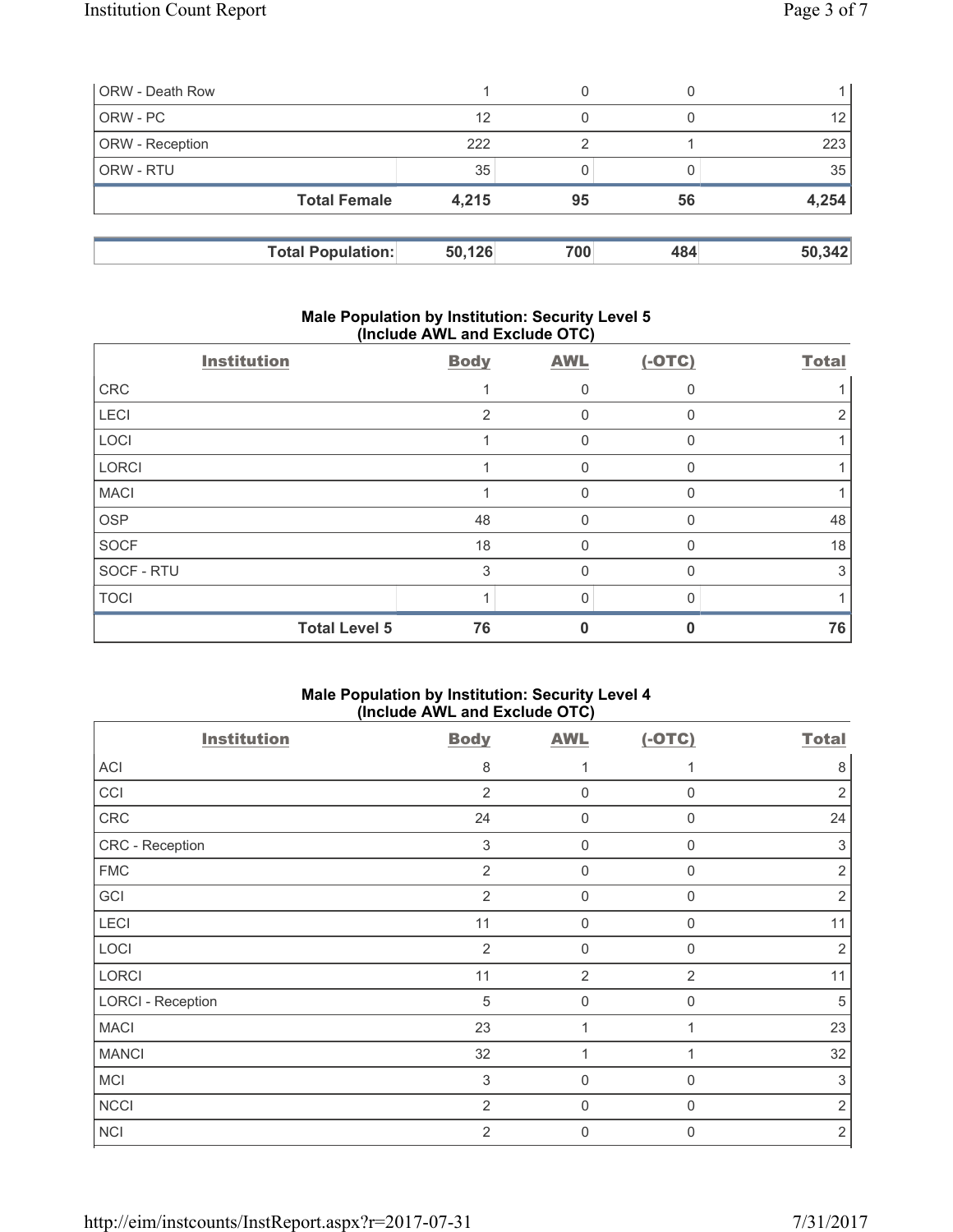| <b>OSP</b>           | 406   | 4           | 4           | 406   |
|----------------------|-------|-------------|-------------|-------|
| PCI                  |       | $\mathbf 0$ | $\mathbf 0$ |       |
| RCI                  | 16    | 0           | $\mathbf 0$ | 16    |
| <b>RICI</b>          | 6     | 0           | $\Omega$    | 6     |
| SCI                  | 3     | 0           | $\Omega$    | 3     |
| SOCF                 | 1,259 | 13          | 13          | 1,259 |
| SOCF - RTU           | 54    | 0           | $\mathbf 0$ | 54    |
| <b>TCI</b>           | 8     | $\mathbf 0$ | $\mathbf 0$ | 8     |
| <b>TOCI</b>          | 190   | 4           | 4           | 190   |
| TOCI - PC            | 20    | 0           | $\Omega$    | 20    |
| <b>WCI</b>           | 20    | 0           | $\Omega$    | 20    |
| WCI - RTU            |       | $\Omega$    |             |       |
| <b>Total Level 4</b> | 2,116 | 26          | 26          | 2,116 |

#### **Male Population by Institution: Security Level 3 (Include AWL and Exclude OTC)**

| <b>Institution</b>                | <b>Body</b>    | <b>AWL</b>          | $(-OTC)$            | <b>Total</b>   |
|-----------------------------------|----------------|---------------------|---------------------|----------------|
| <b>ACI</b>                        | 17             | $\mathsf{O}\xspace$ | $\mathbf 0$         | 17             |
| ACI-PC                            | $\mathbf{1}$   | $\mathsf 0$         | $\mathsf{O}\xspace$ | $\mathbf{1}$   |
| <b>BECI</b>                       | $6\phantom{1}$ | $\mathsf{O}\xspace$ | $\mathsf{O}\xspace$ | $\,6$          |
| CRC                               | 79             | $\overline{4}$      | $\overline{2}$      | 81             |
| CRC - Cadre                       | 136            | $\mathsf{O}\xspace$ | $\mathsf 0$         | 136            |
| CRC - Reception                   | 579            | $\,8\,$             | $\,6\,$             | 581            |
| CRC - RTU                         | 47             | $\mathsf{O}\xspace$ | $\mathsf{O}\xspace$ | 47             |
| CRC - Youth                       | $\mathbf 1$    | $\mathsf{O}\xspace$ | $\mathsf{O}\xspace$ | 1              |
| <b>FMC</b>                        | 5              | $\mathsf{O}\xspace$ | $\mathsf{O}\xspace$ | 5              |
| FMC - Intensive Care - Male (CMC) | $\sqrt{5}$     | $\mathsf{O}\xspace$ | $\mathsf{O}\xspace$ | $\sqrt{5}$     |
| GCI                               | $\overline{2}$ | $\mathbf 0$         | $\mathsf{O}\xspace$ | $\sqrt{2}$     |
| <b>LAECI</b>                      | $\overline{2}$ | $\mathbf 0$         | $\mathsf 0$         | $\overline{2}$ |
| LECI                              | 2,155          | 17                  | 14                  | 2,158          |
| LECI - Camp                       | 1              | $\mathsf 0$         | $\mathsf{O}\xspace$ | 1              |
| LOCI                              | 10             | $\mathbf 0$         | $\mathsf 0$         | 10             |
| <b>LORCI</b>                      | 35             | 20                  | 18                  | 37             |
| <b>LORCI - Cadre</b>              | 95             | $\mathbf 0$         | $\mathsf{O}\xspace$ | 95             |
| <b>LORCI - Reception</b>          | 463            | $\mathbf{1}$        | $\mathbf{1}$        | 463            |
| <b>MACI</b>                       | 985            | 4                   | 3                   | 986            |
| <b>MANCI</b>                      | 2,199          | 32                  | 24                  | 2,207          |
| <b>MCI</b>                        | 6              | $\mathbf 0$         | $\mathsf 0$         | $\,6$          |
| <b>NCCI</b>                       | 16             | $\mathbf{1}$        | $\mathbf{1}$        | 16             |
| <b>OSP</b>                        | $\overline{5}$ | $\mathbf 0$         | $\mathsf{O}\xspace$ | 5              |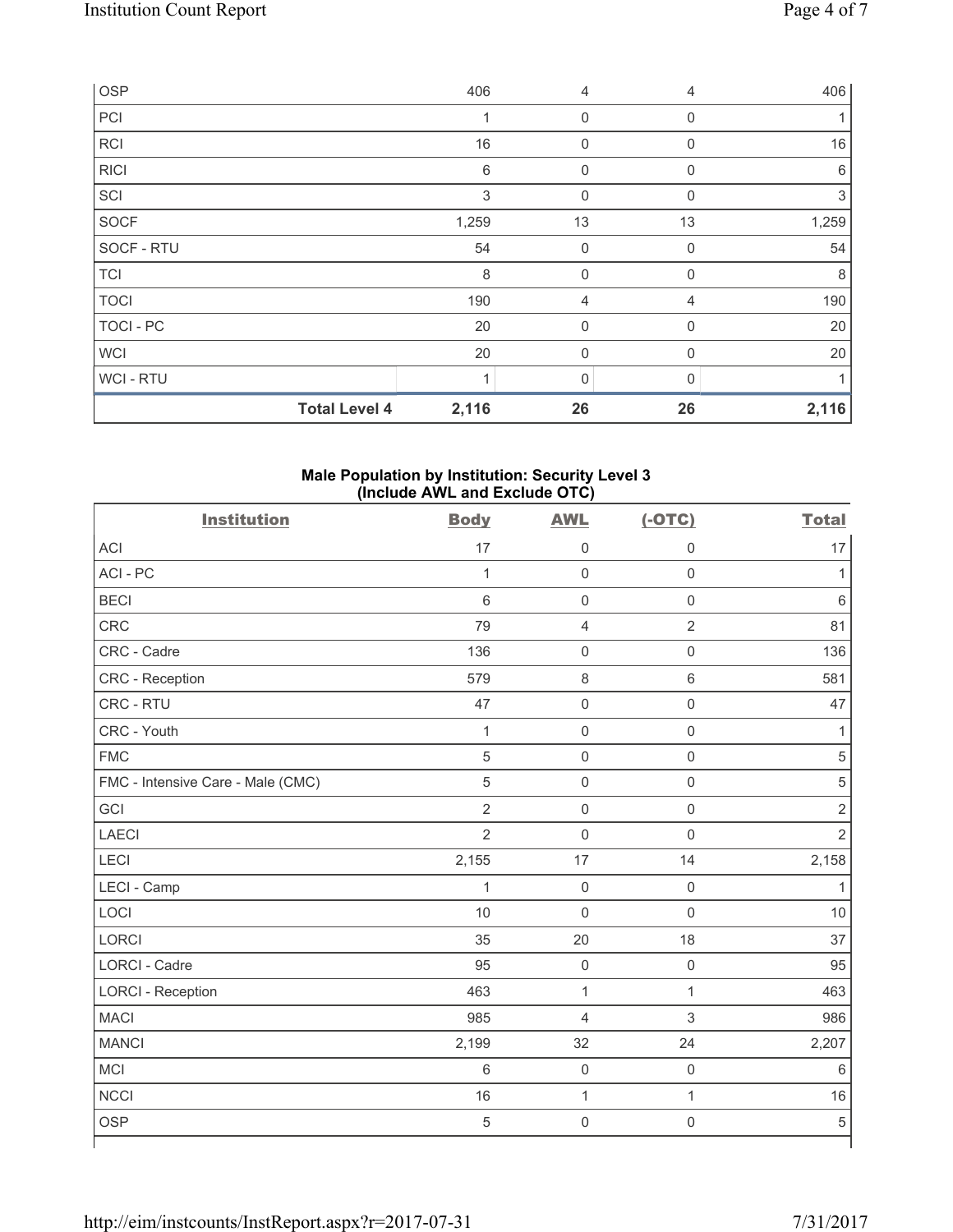| PCI              |                      | 28             | $\mathbf 0$  | 0              | 28             |
|------------------|----------------------|----------------|--------------|----------------|----------------|
| RCI              |                      | 1,885          | 29           | 21             | 1,893          |
| <b>RICI</b>      |                      | 7              | 0            | 0              | 7              |
| SCI              |                      | $9\,$          | 0            | $\mathbf{0}$   | 9              |
| SOCF             |                      | 5              | 0            | $\Omega$       | 5              |
| SOCF - RTU       |                      | $\overline{4}$ | $\mathbf 0$  | $\Omega$       | $\overline{4}$ |
| <b>TCI</b>       |                      | 1,027          | 12           | 10             | 1,029          |
| TCI - Camp       |                      |                | $\pmb{0}$    | $\mathbf 0$    |                |
| <b>TOCI</b>      |                      | 511            | 5            | $\overline{2}$ | 514            |
| <b>TOCI - PC</b> |                      | 80             | $\mathbf 0$  | 0              | 80             |
| <b>WCI</b>       |                      | 1,184          | 8            | 7              | 1,185          |
| WCI - RTU        |                      | 29             | $\mathbf{0}$ | U              | 29             |
|                  | <b>Total Level 3</b> | 11,620         | 141          | 109            | 11,652         |

# **Male Population by Institution: Security Level 2 (Include AWL and Exclude OTC)**

| <b>Institution</b>                | <b>Body</b>  | <b>AWL</b>          | $(-OTC)$            | <b>Total</b> |
|-----------------------------------|--------------|---------------------|---------------------|--------------|
| <b>ACI</b>                        | 695          | $\boldsymbol{9}$    | $\,$ 3 $\,$         | 701          |
| ACI-PC                            | 62           | $\mathsf 0$         | $\mathsf{O}\xspace$ | 62           |
| <b>ACI - RTU</b>                  | 73           | $\mathbf 1$         | $\mathbf{1}$        | 73           |
| <b>BECI</b>                       | 1,401        | 11                  | $\mathsf g$         | 1,403        |
| CCI                               | 1,879        | 22                  | 16                  | 1,885        |
| <b>CRC</b>                        | 155          | $\sqrt{5}$          | 5                   | 155          |
| CRC - Cadre                       | 104          | $\mathbf 0$         | $\mathsf 0$         | 104          |
| <b>CRC</b> - Reception            | 269          | 12                  | 12                  | 269          |
| <b>FMC</b>                        | 6            | 1                   | $\mathsf 0$         | 7            |
| FMC - Intensive Care - Male (CMC) | 17           | $\mathsf{O}\xspace$ | $\mathsf{O}\xspace$ | 17           |
| GCI                               | 565          | 5                   | $\overline{2}$      | 568          |
| <b>GCI-RTU</b>                    | 40           | $\mathsf{O}\xspace$ | $\mathsf{O}\xspace$ | 40           |
| <b>LAECI</b>                      | 1,067        | 24                  | 19                  | 1,072        |
| LECI                              | 3            | $\mathbf 0$         | $\mathsf{O}\xspace$ | 3            |
| LOCI                              | 1,233        | 12                  | $\,8\,$             | 1,237        |
| <b>LORCI</b>                      | 108          | 41                  | 36                  | 113          |
| <b>LORCI - Cadre</b>              | 42           | $\mathbf 0$         | $\mathsf{O}\xspace$ | 42           |
| <b>LORCI - Reception</b>          | 304          | $\mathbf{1}$        | $\mathsf{O}\xspace$ | 305          |
| <b>MACI</b>                       | 78           | $\mathbf 0$         | $\mathsf{O}\xspace$ | 78           |
| <b>MANCI</b>                      | 25           | $\mathbf 0$         | $\mathbf 0$         | 25           |
| <b>MCI</b>                        | 1,463        | 24                  | 15                  | 1,472        |
| MCI - Camp                        | $\mathbf{1}$ | $\mathbf 0$         | $\mathbf 0$         | $\mathbf{1}$ |
| <b>NCCI</b>                       | 1,382        | 17                  | 16                  | 1,383        |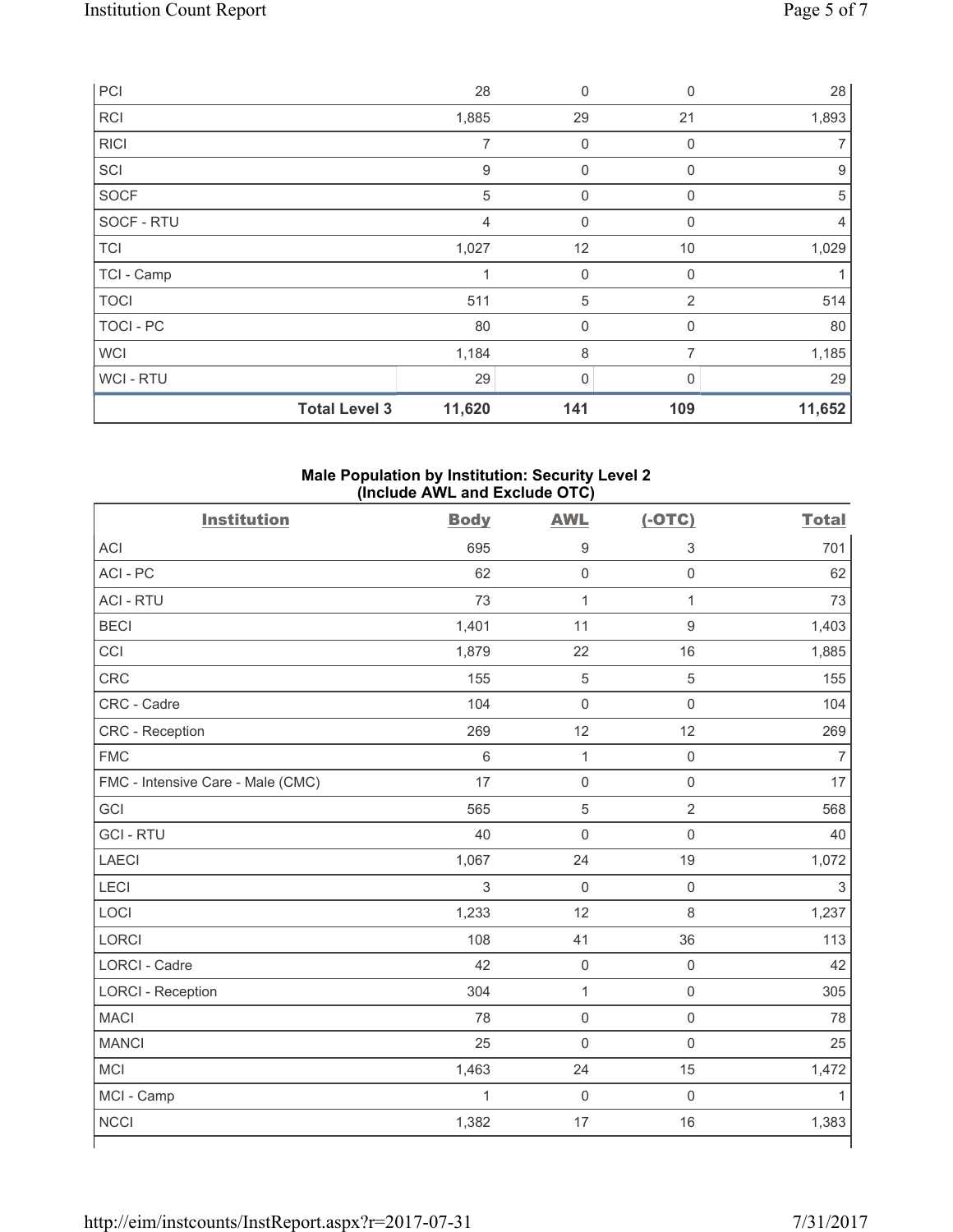| NCCI - Camp          |             | 0   | $\Omega$ |             |
|----------------------|-------------|-----|----------|-------------|
| <b>NCI</b>           | 1,669       | 22  | 19       | 1,672       |
| OSP - Camp           | $\mathbf 0$ |     |          | $\mathbf 0$ |
| PCI                  | 707         | 15  | 5        | 717         |
| RCI                  | 166         | 0   | 0        | 166         |
| <b>RICI</b>          | 1,525       | 31  | 25       | 1,531       |
| SCI                  | 942         | 13  | 5        | 950         |
| <b>TCI</b>           | 5           | 0   | $\Omega$ | 5           |
| <b>TOCI</b>          | 11          | 0   | $\Omega$ | 11          |
| <b>WCI</b>           | 4           |     |          | 4           |
| <b>Total Level 2</b> | 16,002      | 267 | 197      | 16,072      |

# **Male Population by Institution: Security Level 1 (Include AWL and Exclude OTC)**

| <b>Institution</b>                | <b>Body</b>    | <b>AWL</b>          | $(-OTC)$            | <b>Total</b>   |
|-----------------------------------|----------------|---------------------|---------------------|----------------|
| <b>ACI</b>                        | 654            | 3                   | 1                   | 656            |
| ACI-PC                            | $\overline{2}$ | $\mathbf 0$         | $\mathbf 0$         | $\overline{2}$ |
| <b>ACI - RTU</b>                  | 35             | $\mathsf{O}\xspace$ | $\mathbf 0$         | 35             |
| <b>BECI</b>                       | 807            | 16                  | $\boldsymbol{9}$    | 814            |
| <b>BECI - Camp</b>                | 485            | $\mathsf{O}\xspace$ | $\mathbf 0$         | 485            |
| CCI                               | 709            | $\overline{4}$      | $\mathbf{1}$        | 712            |
| CRC                               | 96             | $\overline{2}$      | 1                   | 97             |
| CRC - Reception                   | 155            | $\overline{2}$      | $\sqrt{2}$          | 155            |
| CRC - RTU                         | $\mathbf{1}$   | $\mathsf{O}\xspace$ | $\mathsf 0$         | 1              |
| <b>FMC</b>                        | 405            | 10                  | $\overline{4}$      | 411            |
| FMC - Intensive Care - Male (CMC) | 23             | $\mathbf 0$         | $\mathbf 0$         | 23             |
| GCI                               | 563            | 17                  | $\overline{5}$      | 575            |
| GCI - Camp                        | 764            | $\overline{4}$      | $\sqrt{2}$          | 766            |
| <b>GCI-RTU</b>                    | 15             | $\mathbf 0$         | $\mathsf 0$         | 15             |
| <b>LAECI</b>                      | 706            | $\overline{4}$      | $\mathsf 3$         | 707            |
| <b>LECI</b>                       | 9              | $\mathbf{1}$        | $\mathbf{1}$        | 9              |
| LECI - Camp                       | 190            | $\mathsf{O}\xspace$ | $\mathsf{O}\xspace$ | 190            |
| LOCI                              | 1,035          | $\sqrt{2}$          | $\mathsf 0$         | 1,037          |
| <b>LORCI</b>                      | 54             | $\boldsymbol{9}$    | $\,8\,$             | 55             |
| <b>LORCI - Cadre</b>              | 8              | $\mathbf 0$         | $\mathsf 0$         | 8              |
| <b>LORCI - Reception</b>          | 260            | $\mathbf{1}$        | $\mathbf{1}$        | 260            |
| MACI - Minimum                    | 1,263          | $\,8\,$             | 4                   | 1,267          |
| <b>MANCI</b>                      | 19             | $\overline{4}$      | $\overline{2}$      | 21             |
| MANCI - Camp                      | 430            | $\mathbf 0$         | $\mathbf 0$         | 430            |
| MCI                               | 461            | $\overline{7}$      | $\sqrt{2}$          | 466            |